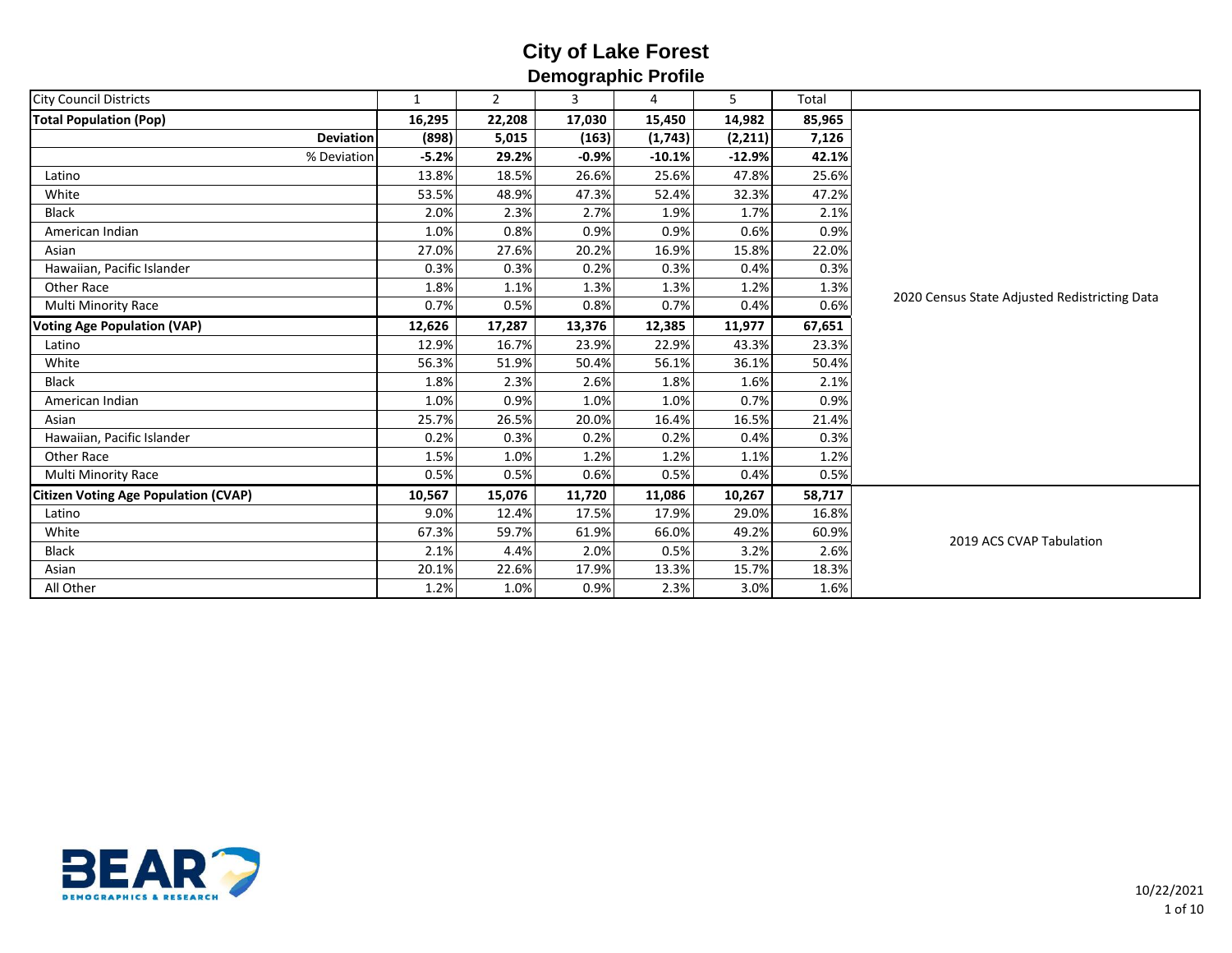| <b>City Council Districts</b>                 | $\mathbf{1}$ | $\overline{2}$ | 3            | 4             | 5           | Total         |                                                     |
|-----------------------------------------------|--------------|----------------|--------------|---------------|-------------|---------------|-----------------------------------------------------|
| <b>Total Population (By Age and Gender)</b>   | 16,385       | 22,737         | 16,799       | 16,328        | 15,439      | 87,687        |                                                     |
| Male                                          | 47.5%        | 49.5%          | 50.4%        | 48.3%         | 49.0%       | 49.0%         |                                                     |
| Female                                        | 52.5%        | 50.5%          | 49.6%        | 51.7%         | 51.0%       | 51.0%         |                                                     |
| Under 5 years                                 | 6.4%         | 9.2%           | 6.3%         | 7.1%          | 3.7%        | 6.8%          |                                                     |
| Male                                          | 3.0%         | 4.7%           | 3.2%         | 4.0%          | 1.7%        | 3.4%          |                                                     |
| Female                                        | 3.4%         | 4.5%           | 3.1%         | 3.1%          | 2.0%        | 3.3%          |                                                     |
| 5 to 17 years                                 | 21.0%        | 14.7%          | 13.7%        | 14.6%         | 14.1%       | 15.6%         |                                                     |
| Male                                          | 9.8%         | 7.7%           | 7.9%         | 7.8%          | 6.4%        | 7.9%          |                                                     |
| Female                                        | 11.3%        | 7.0%           | 5.7%         | 6.8%          | 7.7%        | 7.7%          |                                                     |
| 18 to 65 years                                | 64.3%        | 64.3%          | 68.8%        | 61.1%         | 63.5%       | 64.4%         |                                                     |
| Male                                          | 30.5%        | 31.6%          | 34.0%        | 29.4%         | 32.3%       | 31.6%         |                                                     |
| Female                                        | 33.8%        | 32.6%          | 34.8%        | 31.7%         | 31.2%       | 32.8%         |                                                     |
| 65 years and over                             | 8.3%         | 11.8%          | 11.2%        | 17.2%         | 18.7%       | 13.3%         |                                                     |
| Male                                          | 4.2%         | 5.5%           | 5.3%         | 7.1%          | 8.6%        | 6.1%          | 2019 ACS Reformatted Tables -Block Group Tabulation |
| Female                                        | 4.0%         | 6.3%           | 6.0%         | 10.1%         | 10.1%       | 7.2%          |                                                     |
| Median Household Income                       | \$138,947    | 124,036<br>-S  | 123,235<br>Ś | 112,035<br>Š. | 97,937<br>Ŝ | 109,492<br>S. |                                                     |
| <b>Total Households (By Household Income)</b> | 5,497        | 8,223          | 6,265        | 5,706         | 4,853       | 30,544        |                                                     |
| Less than \$10,000                            | 2.1%         | 2.9%           | 3.8%         | 3.1%          | 6.3%        | 3.5%          |                                                     |
| \$10,000 to \$14,999                          | 0.7%         | 2.6%           | 2.0%         | 2.5%          | 3.2%        | 2.2%          |                                                     |
| \$15,000 to \$24,999                          | 0.9%         | 1.5%           | 3.5%         | 6.2%          | 4.5%        | 3.1%          |                                                     |
| \$25,000 to \$34,999                          | 1.4%         | 3.1%           | 3.1%         | 4.4%          | 5.9%        | 3.5%          |                                                     |
| \$35,000 to \$49,999                          | 5.5%         | 9.4%           | 7.1%         | 6.8%          | 12.7%       | 8.3%          |                                                     |
| \$50,000 to \$74,999                          | 9.3%         | 9.0%           | 14.9%        | 15.5%         | 15.5%       | 12.5%         |                                                     |
| \$75,000 to \$99,999                          | 9.3%         | 10.9%          | 18.6%        | 11.3%         | 11.2%       | 12.3%         |                                                     |
| \$100,000 to \$149,999                        | 22.9%        | 22.0%          | 18.6%        | 18.0%         | 19.2%       | 20.3%         |                                                     |
| \$150,000 to \$199,999                        | 20.8%        | 16.3%          | 13.5%        | 13.9%         | 10.8%       | 15.2%         |                                                     |
| \$200,000 or more                             | 27.1%        | 22.4%          | 14.7%        | 18.4%         | 10.7%       | 19.1%         |                                                     |

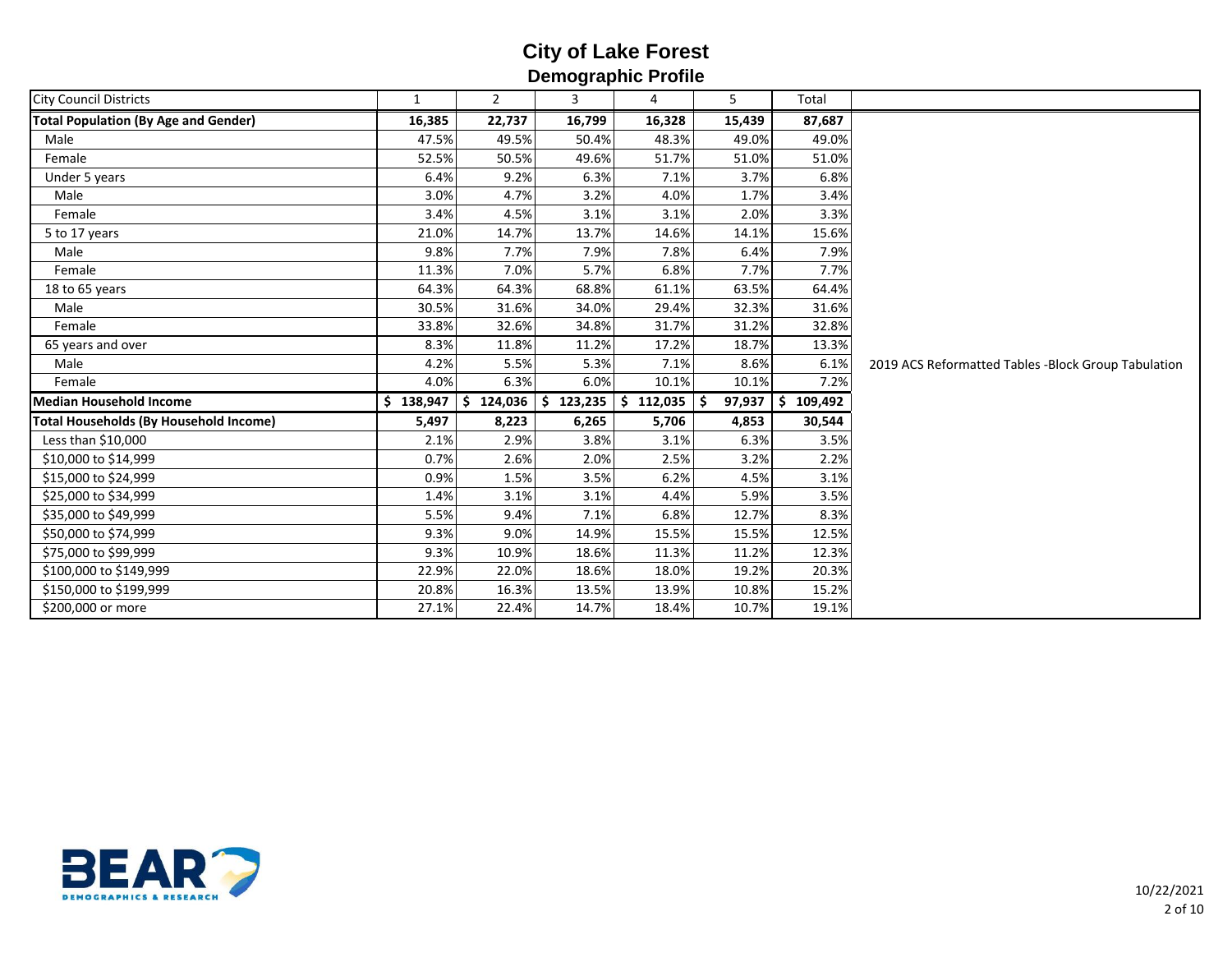| <b>City Council Districts</b><br>$\overline{2}$<br>3<br>4<br>5<br>Total<br>$\mathbf{1}$<br>Population 25 years and over (By Education Level)<br>61,932<br>10,776<br>15,984<br>12,346<br>11,436<br>11,389<br>3.1%<br>Less than 9th grade<br>0.4%<br>1.7%<br>4.7%<br>8.0%<br>1.4%<br>9th to 12th grade, no diploma<br>2.6%<br>4.4%<br>7.9%<br>3.5%<br>1.8%<br>1.5%<br>High school graduate (includes equivalency)<br>11.3%<br>16.6%<br>13.9%<br>17.7%<br>8.1%<br>13.4%<br>22.5%<br>26.2%<br>21.3%<br>Some college, no degree<br>17.5%<br>18.8%<br>22.4%<br>8.9%<br>Associate degree<br>8.1%<br>9.1%<br>8.3%<br>9.4%<br>8.8%<br>Bachelor's degree<br>37.8%<br>35.3%<br>31.9%<br>30.2%<br>31.6%<br>21.8%<br>18.2%<br>Graduate or professional degree<br>26.2%<br>22.5%<br>16.4%<br>15.5%<br>9.0%<br>Population 15 years and over (By Marital Status)<br>13,201<br>71,455<br>12,592<br>18,159<br>14,200<br>13,303<br>26.5%<br>37.3%<br>23.0%<br>28.5%<br>32.1%<br>29.5%<br>Never married<br>56.7%<br>55.2%<br>66.9%<br>53.0%<br>56.4%<br>43.4%<br>Now married, except separated<br>0.9%<br>1.0%<br>1.2%<br>1.4%<br>1.0%<br>1.6%<br>Separated<br>3.9%<br>2.3%<br>2.5%<br>4.4%<br>6.1%<br>3.8%<br>Widowed<br>1.8%<br>3.3%<br>1.8%<br>3.9%<br>4.5%<br>3.1%<br>Female<br>11.8%<br>6.4%<br>10.0%<br>11.5%<br>11.5%<br>10.3%<br><b>Divorced</b><br>7.8%<br>7.0%<br>Female<br>4.7%<br>6.5%<br>7.9%<br>7.8%<br>6,591<br>5,857<br>5,060<br>32,070<br><b>Total Housing Units (By Occupancy Status)</b><br>5,671<br>8,890<br>Occupied<br>96.9%<br>92.5%<br>95.0%<br>97.4%<br>95.9%<br>95.2%<br>56.8%<br>66.0%<br>Owner occupied<br>78.8%<br>60.8%<br>75.3%<br>61.9%<br>38.2%<br>22.2%<br>34.0%<br>29.3%<br>Renter occupied<br>18.1%<br>31.7%<br>7.5%<br>2.6%<br>4.8%<br>3.1%<br>5.0%<br>Vacant<br>4.1%<br><b>Occupied Housing Units (Overcrowding by Tunure)</b><br>5,497<br>8,223<br>6,265<br>5,706<br>4,853<br>30,544 |  |  |  |  |                                                     |
|---------------------------------------------------------------------------------------------------------------------------------------------------------------------------------------------------------------------------------------------------------------------------------------------------------------------------------------------------------------------------------------------------------------------------------------------------------------------------------------------------------------------------------------------------------------------------------------------------------------------------------------------------------------------------------------------------------------------------------------------------------------------------------------------------------------------------------------------------------------------------------------------------------------------------------------------------------------------------------------------------------------------------------------------------------------------------------------------------------------------------------------------------------------------------------------------------------------------------------------------------------------------------------------------------------------------------------------------------------------------------------------------------------------------------------------------------------------------------------------------------------------------------------------------------------------------------------------------------------------------------------------------------------------------------------------------------------------------------------------------------------------------------------------------------------------------------------------------------------------------------------------------------------|--|--|--|--|-----------------------------------------------------|
|                                                                                                                                                                                                                                                                                                                                                                                                                                                                                                                                                                                                                                                                                                                                                                                                                                                                                                                                                                                                                                                                                                                                                                                                                                                                                                                                                                                                                                                                                                                                                                                                                                                                                                                                                                                                                                                                                                         |  |  |  |  |                                                     |
|                                                                                                                                                                                                                                                                                                                                                                                                                                                                                                                                                                                                                                                                                                                                                                                                                                                                                                                                                                                                                                                                                                                                                                                                                                                                                                                                                                                                                                                                                                                                                                                                                                                                                                                                                                                                                                                                                                         |  |  |  |  |                                                     |
|                                                                                                                                                                                                                                                                                                                                                                                                                                                                                                                                                                                                                                                                                                                                                                                                                                                                                                                                                                                                                                                                                                                                                                                                                                                                                                                                                                                                                                                                                                                                                                                                                                                                                                                                                                                                                                                                                                         |  |  |  |  |                                                     |
|                                                                                                                                                                                                                                                                                                                                                                                                                                                                                                                                                                                                                                                                                                                                                                                                                                                                                                                                                                                                                                                                                                                                                                                                                                                                                                                                                                                                                                                                                                                                                                                                                                                                                                                                                                                                                                                                                                         |  |  |  |  |                                                     |
|                                                                                                                                                                                                                                                                                                                                                                                                                                                                                                                                                                                                                                                                                                                                                                                                                                                                                                                                                                                                                                                                                                                                                                                                                                                                                                                                                                                                                                                                                                                                                                                                                                                                                                                                                                                                                                                                                                         |  |  |  |  |                                                     |
|                                                                                                                                                                                                                                                                                                                                                                                                                                                                                                                                                                                                                                                                                                                                                                                                                                                                                                                                                                                                                                                                                                                                                                                                                                                                                                                                                                                                                                                                                                                                                                                                                                                                                                                                                                                                                                                                                                         |  |  |  |  |                                                     |
|                                                                                                                                                                                                                                                                                                                                                                                                                                                                                                                                                                                                                                                                                                                                                                                                                                                                                                                                                                                                                                                                                                                                                                                                                                                                                                                                                                                                                                                                                                                                                                                                                                                                                                                                                                                                                                                                                                         |  |  |  |  |                                                     |
|                                                                                                                                                                                                                                                                                                                                                                                                                                                                                                                                                                                                                                                                                                                                                                                                                                                                                                                                                                                                                                                                                                                                                                                                                                                                                                                                                                                                                                                                                                                                                                                                                                                                                                                                                                                                                                                                                                         |  |  |  |  |                                                     |
|                                                                                                                                                                                                                                                                                                                                                                                                                                                                                                                                                                                                                                                                                                                                                                                                                                                                                                                                                                                                                                                                                                                                                                                                                                                                                                                                                                                                                                                                                                                                                                                                                                                                                                                                                                                                                                                                                                         |  |  |  |  |                                                     |
|                                                                                                                                                                                                                                                                                                                                                                                                                                                                                                                                                                                                                                                                                                                                                                                                                                                                                                                                                                                                                                                                                                                                                                                                                                                                                                                                                                                                                                                                                                                                                                                                                                                                                                                                                                                                                                                                                                         |  |  |  |  |                                                     |
|                                                                                                                                                                                                                                                                                                                                                                                                                                                                                                                                                                                                                                                                                                                                                                                                                                                                                                                                                                                                                                                                                                                                                                                                                                                                                                                                                                                                                                                                                                                                                                                                                                                                                                                                                                                                                                                                                                         |  |  |  |  |                                                     |
|                                                                                                                                                                                                                                                                                                                                                                                                                                                                                                                                                                                                                                                                                                                                                                                                                                                                                                                                                                                                                                                                                                                                                                                                                                                                                                                                                                                                                                                                                                                                                                                                                                                                                                                                                                                                                                                                                                         |  |  |  |  |                                                     |
|                                                                                                                                                                                                                                                                                                                                                                                                                                                                                                                                                                                                                                                                                                                                                                                                                                                                                                                                                                                                                                                                                                                                                                                                                                                                                                                                                                                                                                                                                                                                                                                                                                                                                                                                                                                                                                                                                                         |  |  |  |  |                                                     |
|                                                                                                                                                                                                                                                                                                                                                                                                                                                                                                                                                                                                                                                                                                                                                                                                                                                                                                                                                                                                                                                                                                                                                                                                                                                                                                                                                                                                                                                                                                                                                                                                                                                                                                                                                                                                                                                                                                         |  |  |  |  | 2019 ACS Reformatted Tables -Block Group Tabulation |
|                                                                                                                                                                                                                                                                                                                                                                                                                                                                                                                                                                                                                                                                                                                                                                                                                                                                                                                                                                                                                                                                                                                                                                                                                                                                                                                                                                                                                                                                                                                                                                                                                                                                                                                                                                                                                                                                                                         |  |  |  |  |                                                     |
|                                                                                                                                                                                                                                                                                                                                                                                                                                                                                                                                                                                                                                                                                                                                                                                                                                                                                                                                                                                                                                                                                                                                                                                                                                                                                                                                                                                                                                                                                                                                                                                                                                                                                                                                                                                                                                                                                                         |  |  |  |  |                                                     |
|                                                                                                                                                                                                                                                                                                                                                                                                                                                                                                                                                                                                                                                                                                                                                                                                                                                                                                                                                                                                                                                                                                                                                                                                                                                                                                                                                                                                                                                                                                                                                                                                                                                                                                                                                                                                                                                                                                         |  |  |  |  |                                                     |
|                                                                                                                                                                                                                                                                                                                                                                                                                                                                                                                                                                                                                                                                                                                                                                                                                                                                                                                                                                                                                                                                                                                                                                                                                                                                                                                                                                                                                                                                                                                                                                                                                                                                                                                                                                                                                                                                                                         |  |  |  |  |                                                     |
|                                                                                                                                                                                                                                                                                                                                                                                                                                                                                                                                                                                                                                                                                                                                                                                                                                                                                                                                                                                                                                                                                                                                                                                                                                                                                                                                                                                                                                                                                                                                                                                                                                                                                                                                                                                                                                                                                                         |  |  |  |  |                                                     |
|                                                                                                                                                                                                                                                                                                                                                                                                                                                                                                                                                                                                                                                                                                                                                                                                                                                                                                                                                                                                                                                                                                                                                                                                                                                                                                                                                                                                                                                                                                                                                                                                                                                                                                                                                                                                                                                                                                         |  |  |  |  |                                                     |
|                                                                                                                                                                                                                                                                                                                                                                                                                                                                                                                                                                                                                                                                                                                                                                                                                                                                                                                                                                                                                                                                                                                                                                                                                                                                                                                                                                                                                                                                                                                                                                                                                                                                                                                                                                                                                                                                                                         |  |  |  |  |                                                     |
|                                                                                                                                                                                                                                                                                                                                                                                                                                                                                                                                                                                                                                                                                                                                                                                                                                                                                                                                                                                                                                                                                                                                                                                                                                                                                                                                                                                                                                                                                                                                                                                                                                                                                                                                                                                                                                                                                                         |  |  |  |  |                                                     |
|                                                                                                                                                                                                                                                                                                                                                                                                                                                                                                                                                                                                                                                                                                                                                                                                                                                                                                                                                                                                                                                                                                                                                                                                                                                                                                                                                                                                                                                                                                                                                                                                                                                                                                                                                                                                                                                                                                         |  |  |  |  |                                                     |
| Overcrowded<br>2.9%<br>3.7%<br>4.3%<br>3.3%<br>1.4%<br>4.3%                                                                                                                                                                                                                                                                                                                                                                                                                                                                                                                                                                                                                                                                                                                                                                                                                                                                                                                                                                                                                                                                                                                                                                                                                                                                                                                                                                                                                                                                                                                                                                                                                                                                                                                                                                                                                                             |  |  |  |  |                                                     |
| 0.1%<br>1.5%<br>1.3%<br>0.5%<br>5.0%<br>1.6%<br>Severely Overcrowded                                                                                                                                                                                                                                                                                                                                                                                                                                                                                                                                                                                                                                                                                                                                                                                                                                                                                                                                                                                                                                                                                                                                                                                                                                                                                                                                                                                                                                                                                                                                                                                                                                                                                                                                                                                                                                    |  |  |  |  |                                                     |
| 65.7%<br>59.8%<br>77.2%<br>64.5%<br>69.3%<br><b>Owner Occupied</b><br>81.4%                                                                                                                                                                                                                                                                                                                                                                                                                                                                                                                                                                                                                                                                                                                                                                                                                                                                                                                                                                                                                                                                                                                                                                                                                                                                                                                                                                                                                                                                                                                                                                                                                                                                                                                                                                                                                             |  |  |  |  |                                                     |
| Overcrowded<br>2.0%<br>2.2%<br>0.9%<br>1.2%<br>1.5%<br>1.5%                                                                                                                                                                                                                                                                                                                                                                                                                                                                                                                                                                                                                                                                                                                                                                                                                                                                                                                                                                                                                                                                                                                                                                                                                                                                                                                                                                                                                                                                                                                                                                                                                                                                                                                                                                                                                                             |  |  |  |  |                                                     |
| 0.0%<br>Severely Overcrowded<br>0.1%<br>0.2%<br>0.3%<br>0.4%<br>0.2%                                                                                                                                                                                                                                                                                                                                                                                                                                                                                                                                                                                                                                                                                                                                                                                                                                                                                                                                                                                                                                                                                                                                                                                                                                                                                                                                                                                                                                                                                                                                                                                                                                                                                                                                                                                                                                    |  |  |  |  |                                                     |
| 40.2%<br>30.7%<br><b>Renter Occupied</b><br>18.6%<br>34.3%<br>22.8%<br>35.5%                                                                                                                                                                                                                                                                                                                                                                                                                                                                                                                                                                                                                                                                                                                                                                                                                                                                                                                                                                                                                                                                                                                                                                                                                                                                                                                                                                                                                                                                                                                                                                                                                                                                                                                                                                                                                            |  |  |  |  |                                                     |
| Overcrowded<br>2.2%<br>2.3%<br>2.1%<br>0.6%<br>1.7%<br>1.8%                                                                                                                                                                                                                                                                                                                                                                                                                                                                                                                                                                                                                                                                                                                                                                                                                                                                                                                                                                                                                                                                                                                                                                                                                                                                                                                                                                                                                                                                                                                                                                                                                                                                                                                                                                                                                                             |  |  |  |  |                                                     |
| Severely Overcrowded<br>1.3%<br>0.5%<br>1.4%<br>0.0%<br>1.1%<br>4.7%                                                                                                                                                                                                                                                                                                                                                                                                                                                                                                                                                                                                                                                                                                                                                                                                                                                                                                                                                                                                                                                                                                                                                                                                                                                                                                                                                                                                                                                                                                                                                                                                                                                                                                                                                                                                                                    |  |  |  |  |                                                     |

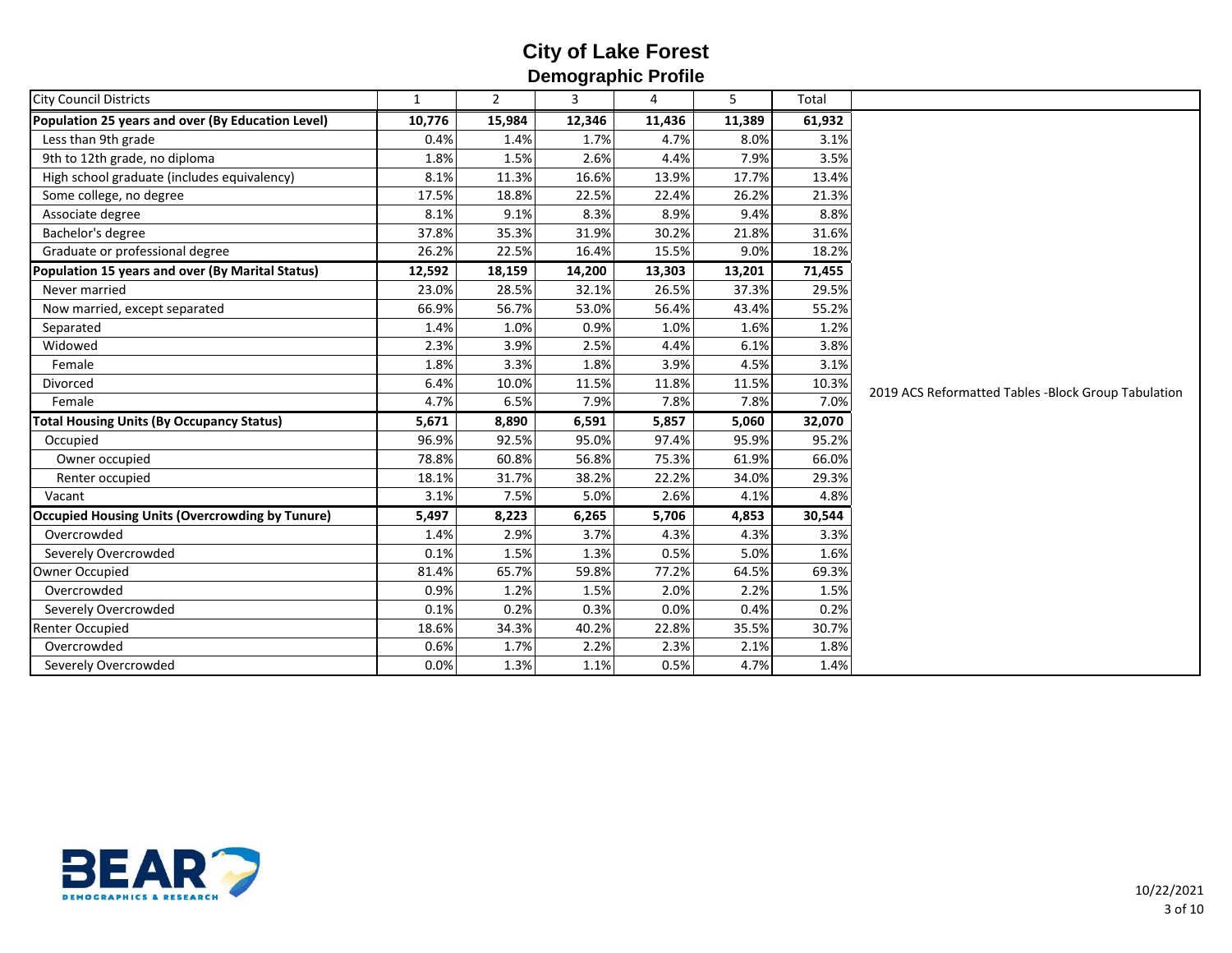| <b>City Council Districts</b>                       | $\mathbf{1}$ | $\overline{2}$ | 3      | 4      | 5      | Total  |                                                     |
|-----------------------------------------------------|--------------|----------------|--------|--------|--------|--------|-----------------------------------------------------|
| Population 16 years and over (By Employment Status) | 12,375       | 18,021         | 13,933 | 13,121 | 13,076 | 70,526 |                                                     |
| In labor force:                                     | 76.2%        | 71.1%          | 73.1%  | 68.3%  | 65.8%  | 70.9%  |                                                     |
| Civilian labor force:                               | 76.2%        | 71.1%          | 73.1%  | 68.3%  | 65.7%  | 70.9%  |                                                     |
| Employed                                            | 73.4%        | 68.9%          | 70.5%  | 64.9%  | 62.2%  | 68.0%  |                                                     |
| Unemployed                                          | 2.7%         | 2.2%           | 2.6%   | 3.4%   | 3.5%   | 2.8%   |                                                     |
| <b>Armed Forces</b>                                 | 0.0%         | 0.0%           | 0.0%   | 0.1%   | 0.0%   | 0.0%   |                                                     |
| Not in labor force                                  | 23.8%        | 28.9%          | 26.9%  | 31.7%  | 34.2%  | 29.1%  |                                                     |
|                                                     |              |                |        |        |        |        |                                                     |
| Occupied housing units (Structure Type by Tenure)   | 5,497        | 8,223          | 6,265  | 5,706  | 4,853  | 30,544 |                                                     |
| Owner-occupied housing units:                       | 81.4%        | 65.7%          | 59.8%  | 77.2%  | 64.5%  | 69.3%  | 2019 ACS Reformatted Tables -Block Group Tabulation |
| 1 Unit                                              | 74.4%        | 62.7%          | 55.5%  | 63.7%  | 47.7%  | 61.1%  |                                                     |
| 2 to 4 Units                                        | 2.7%         | 1.5%           | 1.1%   | 2.7%   | 0.8%   | 1.7%   |                                                     |
| 5 or More Units                                     | 4.2%         | 1.5%           | 3.2%   | 3.6%   | 3.3%   | 3.0%   |                                                     |
| Other                                               | 0.0%         | 0.0%           | 0.0%   | 7.2%   | 12.7%  | 3.4%   |                                                     |
| Renter-occupied housing units:                      | 18.6%        | 34.3%          | 40.2%  | 22.8%  | 35.5%  | 30.7%  |                                                     |
| 1 Unit                                              | 11.6%        | 9.6%           | 10.5%  | 11.7%  | 11.2%  | 10.8%  |                                                     |
| 2 to 4 Units                                        | 1.7%         | 3.0%           | 4.1%   | 3.4%   | 7.2%   | 3.7%   |                                                     |
| 5 or More Units                                     | 5.3%         | 21.5%          | 25.6%  | 6.9%   | 16.4%  | 15.9%  |                                                     |
| Other                                               | 0.0%         | 0.3%           | 0.0%   | 0.7%   | 0.7%   | 0.3%   |                                                     |
| Population 5 years and over (By Language Spoken at  | 15,179       | 20,737         | 15,579 | 15,266 | 14,825 | 81,585 |                                                     |
| Home and English Ability)                           |              |                |        |        |        |        |                                                     |
| English only                                        | 66.5%        | 68.6%          | 69.1%  | 65.8%  | 54.8%  | 65.3%  |                                                     |
| Language other than English                         | 33.5%        | 31.4%          | 30.9%  | 34.2%  | 45.2%  | 34.7%  | 2019 ACS Reformatted Tables - Tract Tabulation      |
| Speaks English less than "very well"                | 8.8%         | 9.3%           | 10.3%  | 12.3%  | 20.0%  | 11.9%  |                                                     |
| Spanish                                             | 4.9%         | 7.3%           | 13.2%  | 20.7%  | 30.9%  | 14.8%  |                                                     |
| Speaks English less than "very well"                | 1.0%         | 1.4%           | 4.5%   | 8.3%   | 13.8%  | 5.5%   |                                                     |
| Other Indo-European languages                       | 9.4%         | 6.4%           | 7.6%   | 3.6%   | 2.2%   | 5.9%   |                                                     |
| Speaks English less than "very well"                | 1.3%         | 1.3%           | 2.8%   | 0.7%   | 0.5%   | 1.3%   |                                                     |
| Asian and Pacific Island languages                  | 17.5%        | 17.1%          | 9.2%   | 9.1%   | 11.7%  | 13.2%  |                                                     |
| Speaks English less than "very well"                | 6.0%         | 6.4%           | 2.8%   | 3.0%   | 5.6%   | 4.9%   |                                                     |

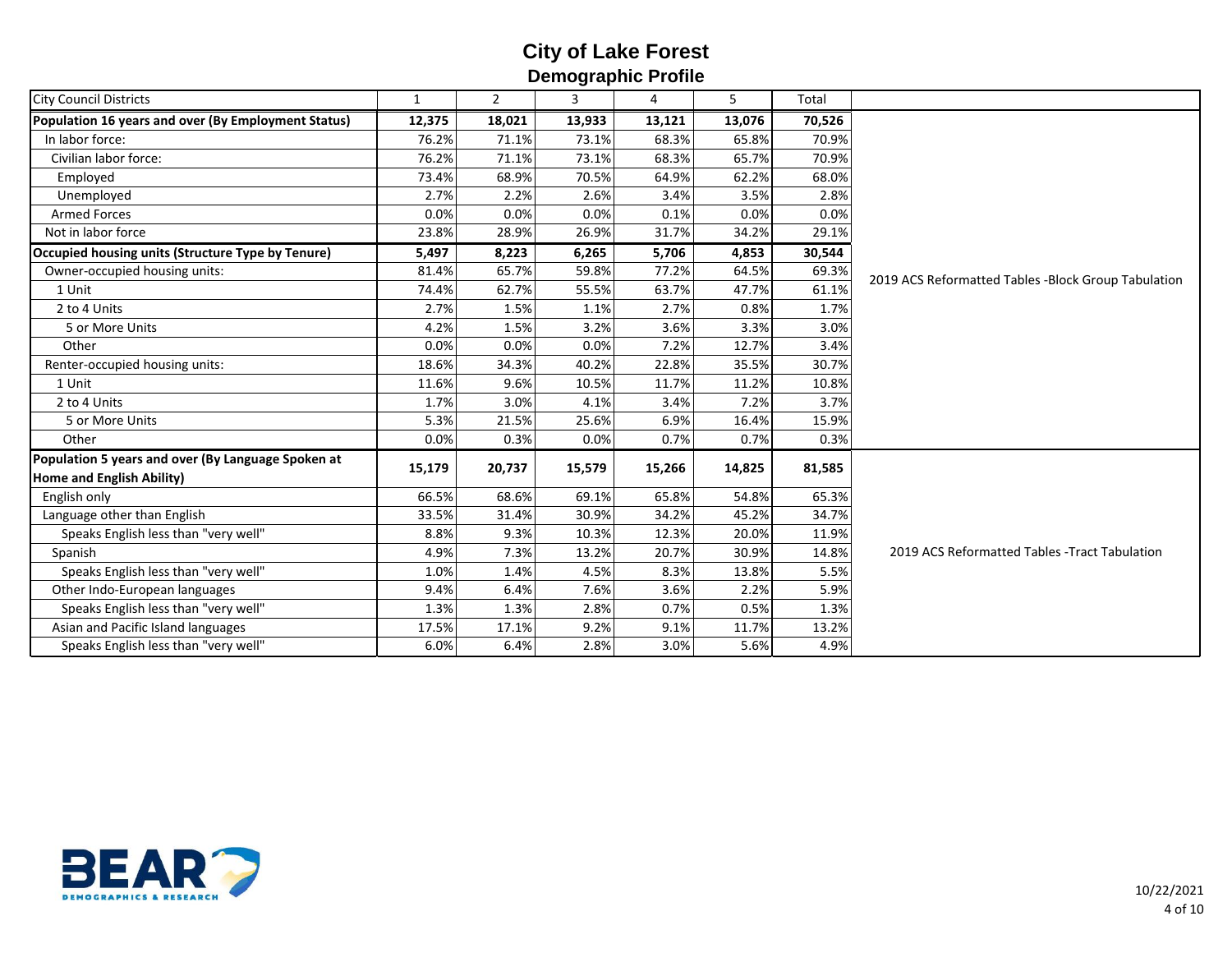| <b>City Council Districts</b>                                                   | $\mathbf{1}$ | $\overline{2}$ | 3      | 4      | 5      | Total  |                                                |
|---------------------------------------------------------------------------------|--------------|----------------|--------|--------|--------|--------|------------------------------------------------|
| Population 1 years and over (By Residence Previous Year)                        | 16,191       | 22,264         | 16,579 | 16,139 | 15,375 | 86,548 |                                                |
| Same house                                                                      | 84.9%        | 84.0%          | 85.0%  | 88.8%  | 90.8%  | 86.5%  |                                                |
| Different house in the U.S.                                                     | 13.8%        | 14.8%          | 14.4%  | 11.0%  | 8.9%   | 12.8%  |                                                |
| Same county                                                                     | 12.1%        | 12.8%          | 11.3%  | 7.3%   | 6.6%   | 10.3%  |                                                |
| Different county                                                                | 1.6%         | 2.0%           | 3.1%   | 3.7%   | 2.3%   | 2.5%   |                                                |
| Same state                                                                      | 1.4%         | 0.9%           | 2.1%   | 1.7%   | 1.6%   | 1.5%   |                                                |
| Different state                                                                 | 0.3%         | 1.1%           | 1.0%   | 2.0%   | 0.7%   | 1.0%   |                                                |
| Elsewhere                                                                       | 1.3%         | 1.2%           | 0.6%   | 0.2%   | 0.3%   | 0.8%   |                                                |
| Population With Poverty Status Determined (by Poverty<br><b>Status and Age)</b> | 16,358       | 22,704         | 16,755 | 16,284 | 15,355 | 87,455 |                                                |
| Income Below Poverty Level Past 12 Months                                       | 3.3%         | 4.5%           | 7.6%   | 6.2%   | 15.0%  | 7.0%   |                                                |
| Under 18 years                                                                  | 0.5%         | 0.9%           | 2.3%   | 1.9%   | 5.5%   | 2.1%   |                                                |
| Over <sub>65</sub>                                                              | 0.6%         | 0.6%           | 1.1%   | 0.7%   | 2.4%   | 1.0%   | 2019 ACS Reformatted Tables - Tract Tabulation |
| Income At or Above Poverty Level Past 12 Months                                 | 96.7%        | 95.5%          | 92.4%  | 93.8%  | 85.0%  | 93.0%  |                                                |
| Under 18 years                                                                  | 27.4%        | 22.2%          | 18.8%  | 19.3%  | 13.3%  | 20.4%  |                                                |
| Over <sub>65</sub>                                                              | 7.0%         | 11.4%          | 9.5%   | 14.5%  | 17.7%  | 11.9%  |                                                |
| Total Under 18 years                                                            | 28.0%        | 23.1%          | 21.1%  | 21.1%  | 18.7%  | 22.5%  |                                                |
| Total Over 65                                                                   | 7.6%         | 12.1%          | 10.6%  | 15.2%  | 20.1%  | 12.9%  |                                                |
| Occupied housing units (By Housing Cost % of Income By<br>Tenure)               | 5,456        | 8,283          | 6,204  | 5,672  | 4,893  | 30,508 |                                                |
| Less than 20 percent                                                            | 39.7%        | 39.1%          | 31.8%  | 37.3%  | 33.8%  | 36.5%  |                                                |
| 20 to 29 percent                                                                | 27.4%        | 26.3%          | 26.3%  | 24.3%  | 19.0%  | 24.9%  |                                                |
| 30 percent or more                                                              | 31.3%        | 32.9%          | 40.5%  | 36.8%  | 45.0%  | 36.8%  |                                                |
| Owner-occupied housing units:                                                   | 76.2%        | 68.8%          | 56.8%  | 72.7%  | 69.0%  | 68.4%  |                                                |
| Less than 20 percent                                                            | 35.8%        | 33.2%          | 24.1%  | 32.9%  | 28.3%  | 31.0%  |                                                |
| 20 to 29 percent                                                                | 20.0%        | 16.8%          | 14.2%  | 17.4%  | 14.7%  | 16.6%  |                                                |
| 30 percent or more                                                              | 19.8%        | 18.4%          | 18.2%  | 21.9%  | 25.1%  | 20.3%  |                                                |
| Renter-occupied housing units:                                                  | 23.8%        | 31.2%          | 43.2%  | 27.3%  | 31.0%  | 31.6%  |                                                |
| Less than 20 percent                                                            | 3.9%         | 5.8%           | 7.6%   | 4.4%   | 5.5%   | 5.5%   |                                                |
| 20 to 29 percent                                                                | 7.4%         | 9.5%           | 12.1%  | 6.9%   | 4.2%   | 8.3%   |                                                |
| 30 percent or more                                                              | 11.5%        | 14.5%          | 22.3%  | 14.9%  | 19.9%  | 16.5%  |                                                |

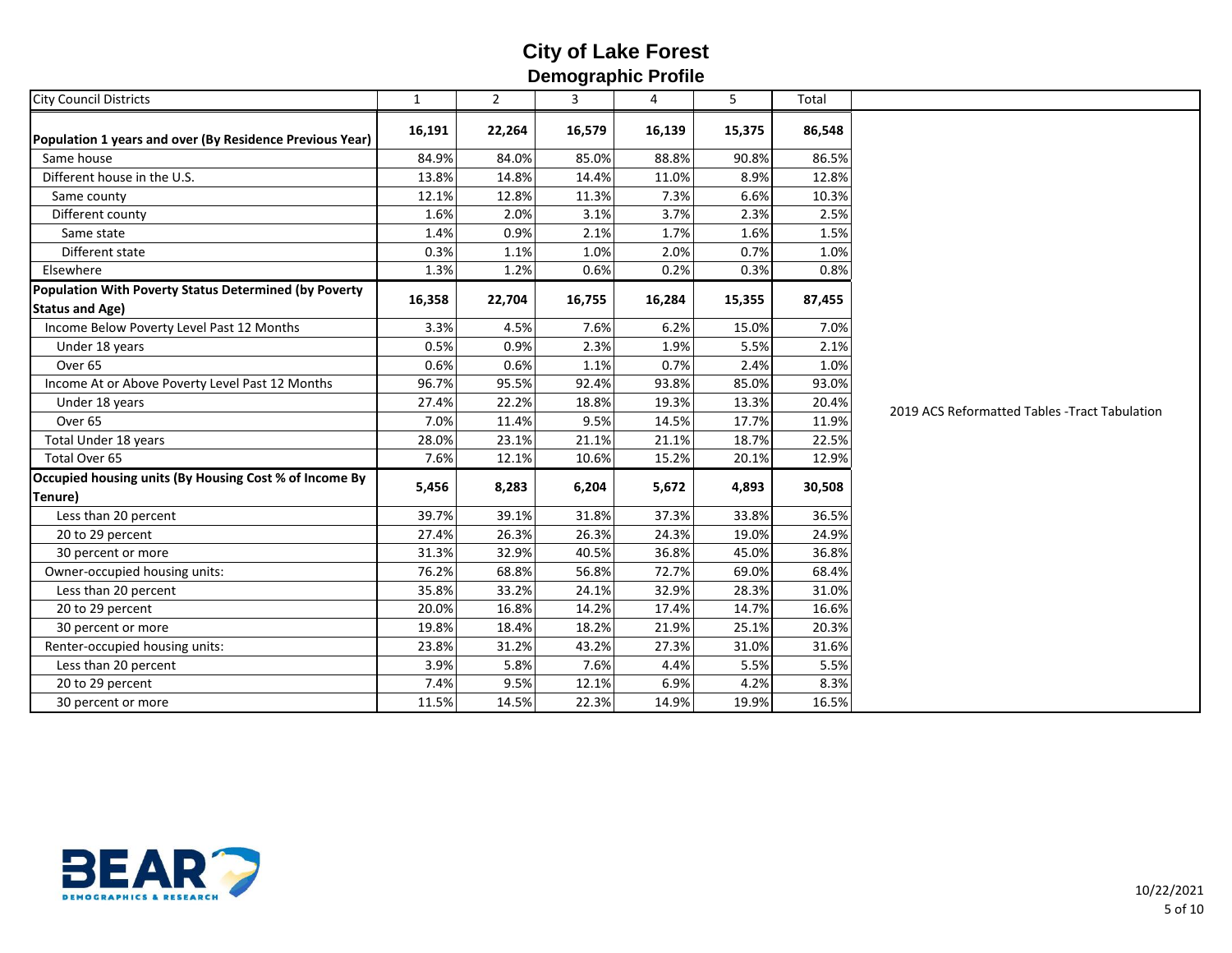| <b>City Council Districts</b>               | $\mathbf{1}$ | $\mathbf{2}$ | 3       | - ---- <b>-</b> ------ - - -----<br>4 | 5        | Total  |                                               |
|---------------------------------------------|--------------|--------------|---------|---------------------------------------|----------|--------|-----------------------------------------------|
| <b>Total Population (Pop)</b>               | 16,295       | 22,208       | 17,030  | 15,450                                | 14,982   | 85,965 |                                               |
| <b>Deviation</b>                            | (898)        | 5,015        | (163)   | (1, 743)                              | (2, 211) | 7,126  |                                               |
| % Deviation                                 | $-5.2%$      | 29.2%        | $-0.9%$ | $-10.1%$                              | $-12.9%$ | 42.1%  |                                               |
| Latino                                      | 2,254        | 4,098        | 4,528   | 3,962                                 | 7,154    | 21,996 |                                               |
| White                                       | 8,711        | 10,855       | 8,054   | 8,090                                 | 4,832    | 40,542 |                                               |
| <b>Black</b>                                | 321          | 502          | 454     | 301                                   | 252      | 1,830  |                                               |
| American Indian                             | 165          | 184          | 155     | 139                                   | 90       | 733    |                                               |
| Asian                                       | 4,397        | 6,129        | 3,445   | 2,603                                 | 2,365    | 18,939 |                                               |
| Hawaiian, Pacific Islander                  | 42           | 73           | 37      | 46                                    | 55       | 253    |                                               |
| Other Race                                  | 289          | 245          | 226     | 205                                   | 176      | 1,141  | 2020 Census State Adjusted Redistricting Data |
| Multi Minority Race                         | 116          | 122          | 131     | 103                                   | 59       | 531    |                                               |
| <b>Voting Age Population (VAP)</b>          | 12,626       | 17,287       | 13,376  | 12,385                                | 11,977   | 67,651 |                                               |
| Latino                                      | 1,632        | 2,893        | 3,199   | 2,833                                 | 5,186    | 15,743 |                                               |
| White                                       | 7,105        | 8,964        | 6,737   | 6,945                                 | 4,319    | 34,070 |                                               |
| <b>Black</b>                                | 230          | 402          | 350     | 222                                   | 195      | 1,399  |                                               |
| American Indian                             | 131          | 147          | 131     | 121                                   | 82       | 612    |                                               |
| Asian                                       | 3,246        | 4,576        | 2,681   | 2,028                                 | 1,973    | 14,504 |                                               |
| Hawaiian, Pacific Islander                  | 28           | 55           | 32      | 23                                    | 49       | 187    |                                               |
| Other Race                                  | 192          | 169          | 164     | 144                                   | 132      | 801    |                                               |
| <b>Multi Minority Race</b>                  | 62           | 81           | 82      | 68                                    | 42       | 335    |                                               |
| <b>Citizen Voting Age Population (CVAP)</b> | 10,567       | 15,076       | 11,720  | 11,086                                | 10,267   | 58,717 |                                               |
| Latino                                      | 954          | 1,866        | 2,050   | 1,984                                 | 2,981    | 9,835  |                                               |
| White                                       | 7,117        | 9,001        | 7,251   | 7,315                                 | 5,050    | 35,733 | 2019 ACS CVAP Tabulation                      |
| <b>Black</b>                                | 223          | 658          | 240     | 56                                    | 329      | 1,506  |                                               |
| Asian                                       | 2,128        | 3,412        | 2,094   | 1,473                                 | 1,610    | 10,717 |                                               |
| All Other                                   | 131          | 149          | 110     | 253                                   | 312      | 956    |                                               |

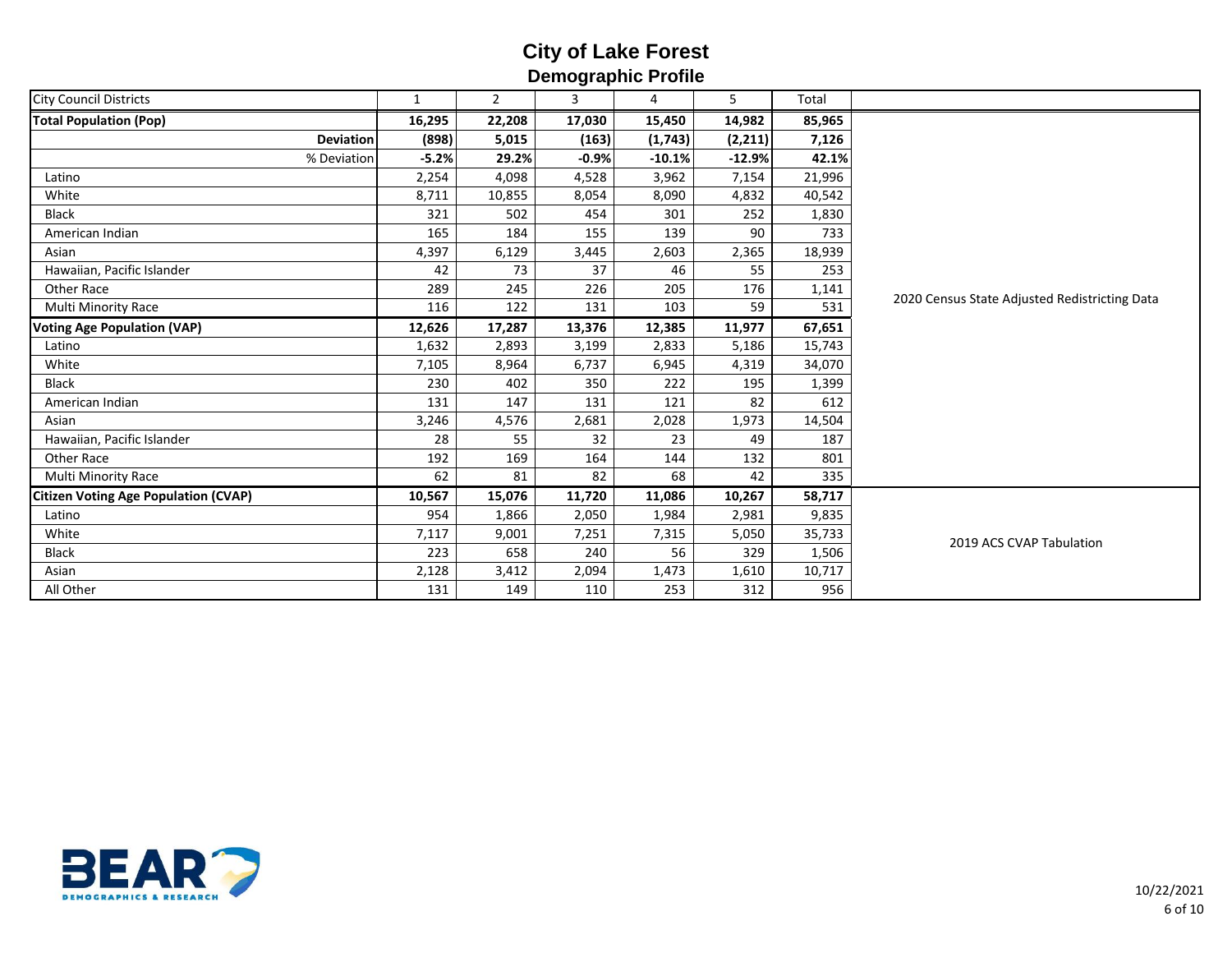|                                               |              |                | - -           |                |              |               |                                                     |
|-----------------------------------------------|--------------|----------------|---------------|----------------|--------------|---------------|-----------------------------------------------------|
| <b>City Council Districts</b>                 | $\mathbf{1}$ | $\overline{2}$ | 3             | 4              | 5            | Total         |                                                     |
| <b>Total Population (By Age and Gender)</b>   | 16,385       | 22,737         | 16,799        | 16,328         | 15,439       | 87,687        |                                                     |
| Male                                          | 7,780        | 11,259         | 8,463         | 7,884          | 7,569        | 42,955        |                                                     |
| Female                                        | 8,605        | 11,478         | 8,336         | 8,444          | 7,870        | 44,733        |                                                     |
| Under 5 years                                 | 1,053        | 2,094          | 1,059         | 1,162          | 576          | 5,943         |                                                     |
| Male                                          | 492          | 1,077          | 531           | 651            | 267          | 3,019         |                                                     |
| Female                                        | 561          | 1,017          | 528           | 511            | 308          | 2,924         |                                                     |
| 5 to 17 years                                 | 3,443        | 3,341          | 2,298         | 2,380          | 2,183        | 13,644        |                                                     |
| Male                                          | 1,598        | 1,740          | 1,333         | 1,269          | 986          | 6,926         |                                                     |
| Female                                        | 1,844        | 1,601          | 965           | 1,111          | 1,196        | 6,718         |                                                     |
| 18 to 65 years                                | 10,534       | 14,613         | 11,557        | 9,979          | 9,798        | 56,480        |                                                     |
| Male                                          | 4,997        | 7,192          | 5,714         | 4,803          | 4,985        | 27,692        |                                                     |
| Female                                        | 5,537        | 7,421          | 5,843         | 5,175          | 4,813        | 28,788        |                                                     |
| 65 years and over                             | 1,355        | 2,689          | 1,885         | 2,807          | 2,883        | 11,620        |                                                     |
| Male                                          | 693          | 1,250          | 884           | 1,160          | 1,330        | 5,317         | 2019 ACS Reformatted Tables -Block Group Tabulation |
| Female                                        | 663          | 1,440          | 1,001         | 1,647          | 1,553        | 6,302         |                                                     |
| Median Household Income                       | \$138,947    | \$<br>124,036  | 123,235<br>Ś. | \$.<br>112,035 | 97,937<br>Ŝ. | 109,492<br>S. |                                                     |
| <b>Total Households (By Household Income)</b> | 5,497        | 8,223          | 6,265         | 5,706          | 4,853        | 30,544        |                                                     |
| Less than \$10,000                            | 117          | 236            | 241           | 175            | 305          | 1,074         |                                                     |
| \$10,000 to \$14,999                          | 39           | 216            | 128           | 145            | 155          | 683           |                                                     |
| \$15,000 to \$24,999                          | 47           | 124            | 219           | 354            | 217          | 961           |                                                     |
| \$25,000 to \$34,999                          | 76           | 253            | 196           | 249            | 287          | 1,061         |                                                     |
| \$35,000 to \$49,999                          | 303          | 772            | 444           | 390            | 615          | 2,524         |                                                     |
| \$50,000 to \$74,999                          | 509          | 738            | 936           | 885            | 752          | 3,820         |                                                     |
| \$75,000 to \$99,999                          | 509          | 894            | 1,168         | 644            | 545          | 3,760         |                                                     |
| \$100,000 to \$149,999                        | 1,261        | 1,806          | 1,168         | 1,025          | 931          | 6,190         |                                                     |
| \$150,000 to \$199,999                        | 1,146        | 1,342          | 844           | 791            | 525          | 4,648         |                                                     |
| \$200,000 or more                             | 1,490        | 1,842          | 922           | 1,047          | 521          | 5,823         |                                                     |

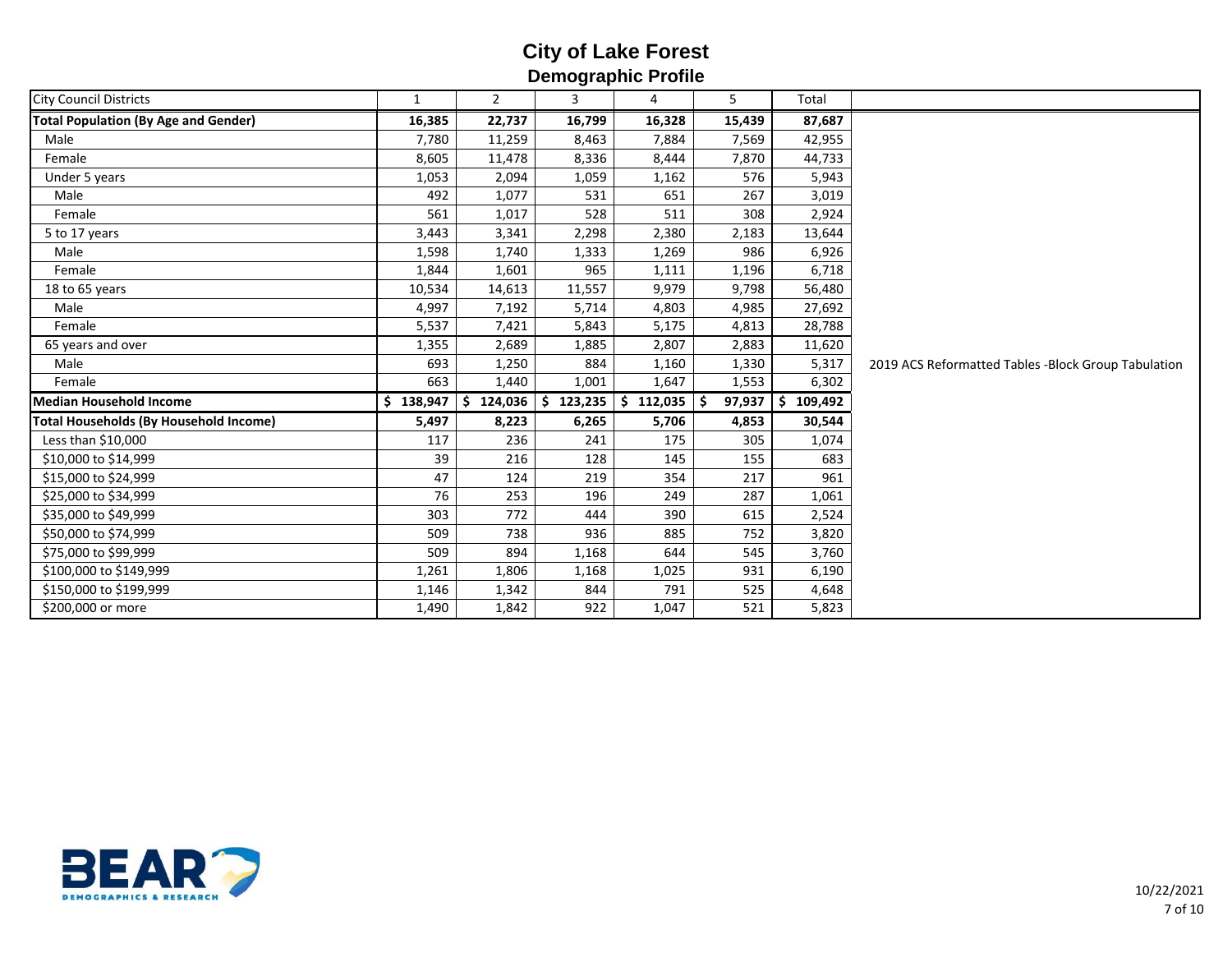| <b>City Council Districts</b>                          | $\mathbf{1}$   | $\overline{2}$ | - -<br>3 | 4      | 5      | Total  |                                                     |
|--------------------------------------------------------|----------------|----------------|----------|--------|--------|--------|-----------------------------------------------------|
| Population 25 years and over (By Education Level)      | 10,776         | 15,984         | 12,346   | 11,436 | 11,389 | 61,932 |                                                     |
| Less than 9th grade                                    | 48             | 228            | 216      | 536    | 906    | 1,933  |                                                     |
| 9th to 12th grade, no diploma                          | 189            | 245            | 325      | 504    | 904    | 2,166  |                                                     |
| High school graduate (includes equivalency)            | 873            | 1,813          | 2,044    | 1,586  | 2,012  | 8,329  |                                                     |
| Some college, no degree                                | 1,886          | 3,002          | 2,779    | 2,563  | 2,989  | 13,219 |                                                     |
| Associate degree                                       | 877            | 1,457          | 1,019    | 1,022  | 1,071  | 5,447  |                                                     |
| Bachelor's degree                                      | 4,078          | 5,641          | 3,937    | 3,453  | 2,486  | 19,594 |                                                     |
| Graduate or professional degree                        | 2,824          | 3,600          | 2,026    | 1,772  | 1,021  | 11,243 |                                                     |
| Population 15 years and over (By Marital Status)       | 12,592         | 18,159         | 14,200   | 13,303 | 13,201 | 71,455 |                                                     |
| Never married                                          | 2,897          | 5,167          | 4,556    | 3,524  | 4,928  | 21,072 |                                                     |
| Now married, except separated                          | 8,418          | 10,299         | 7,520    | 7,500  | 5,731  | 39,468 |                                                     |
| Separated                                              | 176            | 182            | 135      | 131    | 212    | 835    |                                                     |
| Widowed                                                | 292            | 702            | 355      | 584    | 808    | 2,741  | 2019 ACS Reformatted Tables -Block Group Tabulation |
| Female                                                 | 226            | 604            | 254      | 515    | 589    | 2,188  |                                                     |
| Divorced                                               | 809            | 1,808          | 1,634    | 1,566  | 1,523  | 7,339  |                                                     |
| Female                                                 | 586            | 1,179          | 1,129    | 1,039  | 1,036  | 4,968  |                                                     |
| <b>Total Housing Units (By Occupancy Status)</b>       | 5,671          | 8,890          | 6,591    | 5,857  | 5,060  | 32,070 |                                                     |
| Occupied                                               | 5,497          | 8,223          | 6,265    | 5,706  | 4,853  | 30,544 |                                                     |
| Owner occupied                                         | 4,472          | 5,402          | 3,746    | 4,407  | 3,132  | 21,159 |                                                     |
| Renter occupied                                        | 1,025          | 2,821          | 2,519    | 1,298  | 1,721  | 9,384  |                                                     |
| Vacant                                                 | 175            | 667            | 326      | 151    | 208    | 1,527  |                                                     |
| <b>Occupied Housing Units (Overcrowding by Tunure)</b> | 5,497          | 8,223          | 6,265    | 5,706  | 4,853  | 30,544 |                                                     |
| Overcrowded                                            | 79             | 235            | 233      | 245    | 209    | 1,002  |                                                     |
| Severely Overcrowded                                   | 5              | 127            | 84       | 29     | 243    | 487    |                                                     |
| Owner Occupied                                         | 4,472          | 5,402          | 3,746    | 4,407  | 3,132  | 21,159 |                                                     |
| Overcrowded                                            | 49             | 97             | 97       | 113    | 105    | 461    |                                                     |
| Severely Overcrowded                                   | 3              | 18             | 17       |        | 17     | 55     |                                                     |
| <b>Renter Occupied</b>                                 | 1,025          | 2,821          | 2,519    | 1,298  | 1,721  | 9,384  |                                                     |
| Overcrowded                                            | 30             | 138            | 137      | 132    | 103    | 541    |                                                     |
| Severely Overcrowded                                   | $\overline{2}$ | 108            | 67       | 29     | 226    | 432    |                                                     |

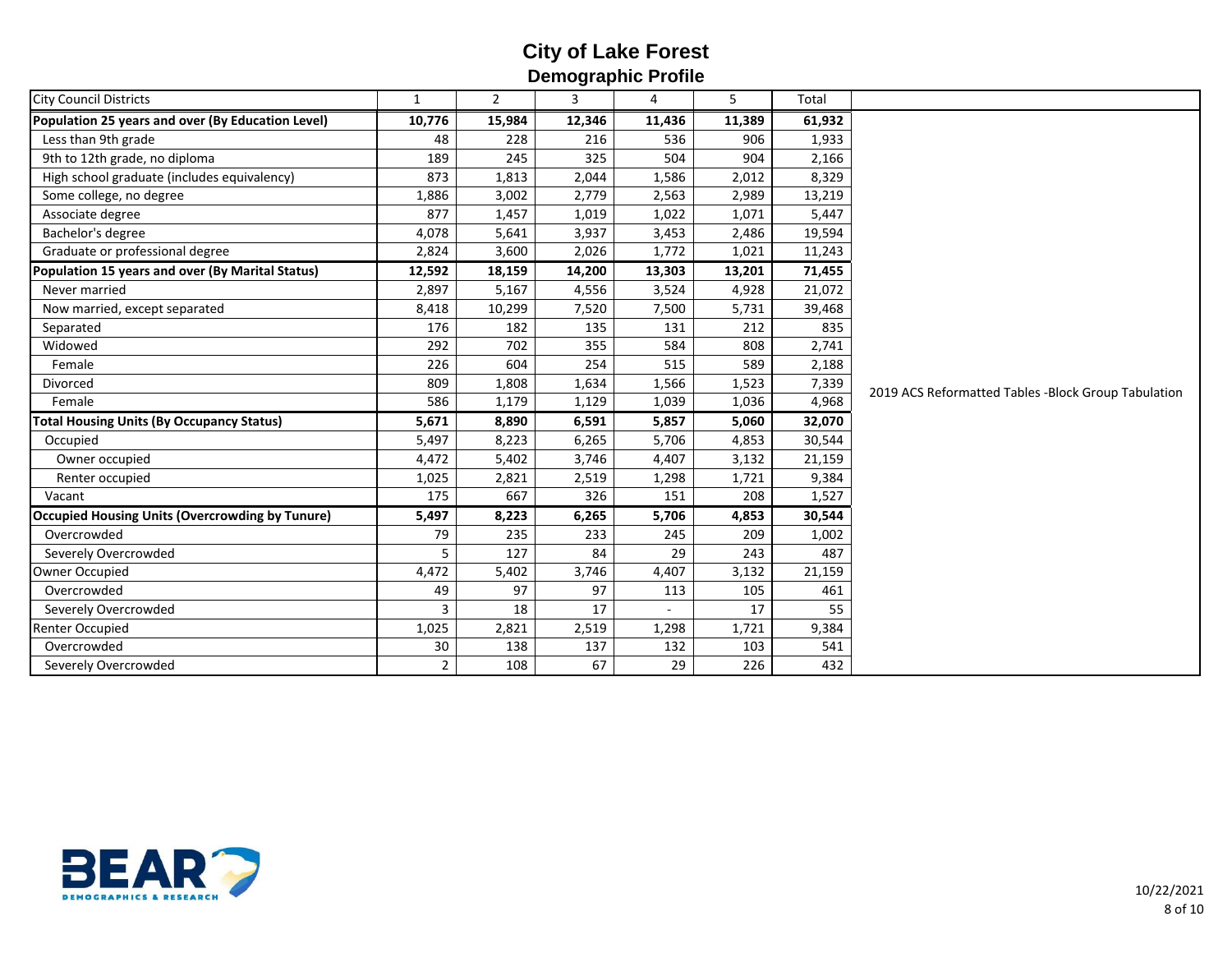| <b>City Council Districts</b>                       | $\mathbf{1}$   | $\overline{2}$ | - -<br>3 | 4      | 5      | Total  |                                                     |
|-----------------------------------------------------|----------------|----------------|----------|--------|--------|--------|-----------------------------------------------------|
| Population 16 years and over (By Employment Status) | 12,375         | 18,021         | 13,933   | 13,121 | 13,076 | 70,526 |                                                     |
| In labor force:                                     | 9,427          | 12,819         | 10,182   | 8,968  | 8,599  | 49,994 |                                                     |
| Civilian labor force:                               | 9,427          | 12,819         | 10,182   | 8,959  | 8,596  | 49,982 |                                                     |
| Employed                                            | 9,088          | 12,425         | 9,825    | 8,510  | 8,138  | 47,986 |                                                     |
| Unemployed                                          | 338            | 394            | 357      | 449    | 458    | 1,997  |                                                     |
| <b>Armed Forces</b>                                 |                |                |          |        | 3      | 12     |                                                     |
| Not in labor force                                  | 2,949          | 5,202          | 3,752    | 4,153  | 4,477  | 20,532 |                                                     |
| Occupied housing units (Structure Type by Tenure)   | 5,497          | 8,223          | 6,265    | 5,706  | 4,853  | 30,544 |                                                     |
| Owner-occupied housing units:                       | 4,472          | 5,402          | 3,746    | 4,407  | 3,132  | 21,159 | 2019 ACS Reformatted Tables -Block Group Tabulation |
| 1 Unit                                              | 4,091          | 5,154          | 3,475    | 3,637  | 2,315  | 18,671 |                                                     |
| 2 to 4 Units                                        | 147            | 121            | 69       | 155    | 41     | 533    |                                                     |
| 5 or More Units                                     | 232            | 124            | 202      | 205    | 161    | 924    |                                                     |
| Other                                               | $\overline{2}$ | 4              |          | 411    | 615    | 1,031  |                                                     |
| Renter-occupied housing units:                      | 1,025          | 2,821          | 2,519    | 1,298  | 1,721  | 9,384  |                                                     |
| 1 Unit                                              | 638            | 787            | 657      | 668    | 542    | 3,293  |                                                     |
| 2 to 4 Units                                        | 93             | 243            | 256      | 196    | 350    | 1,137  |                                                     |
| 5 or More Units                                     | 294            | 1,770          | 1,607    | 393    | 795    | 4,859  |                                                     |
| Other                                               |                | 21             |          | 41     | 33     | 95     |                                                     |
| Population 5 years and over (By Language Spoken at  | 15,179         | 20,737         | 15,579   | 15,266 | 14,825 | 81,585 |                                                     |
| Home and English Ability)                           |                |                |          |        |        |        |                                                     |
| English only                                        | 10,093         | 14,227         | 10,760   | 10,047 | 8,117  | 53,244 |                                                     |
| Language other than English                         | 5,086          | 6,510          | 4,819    | 5,219  | 6,708  | 28,341 |                                                     |
| Speaks English less than "very well"                | 1,343          | 1,937          | 1,601    | 1,873  | 2,968  | 9,722  | 2019 ACS Reformatted Tables - Tract Tabulation      |
| Spanish                                             | 742            | 1,512          | 2,063    | 3,166  | 4,580  | 12,064 |                                                     |
| Speaks English less than "very well"                | 157            | 297            | 701      | 1,275  | 2,047  | 4,477  |                                                     |
| Other Indo-European languages                       | 1,422          | 1,323          | 1,191    | 549    | 324    | 4,809  |                                                     |
| Speaks English less than "very well"                | 196            | 273            | 429      | 104    | 70     | 1,072  |                                                     |
| Asian and Pacific Island languages                  | 2,649          | 3,554          | 1,440    | 1,393  | 1,739  | 10,775 |                                                     |
| Speaks English less than "very well"                | 916            | 1,337          | 439      | 461    | 832    | 3,984  |                                                     |